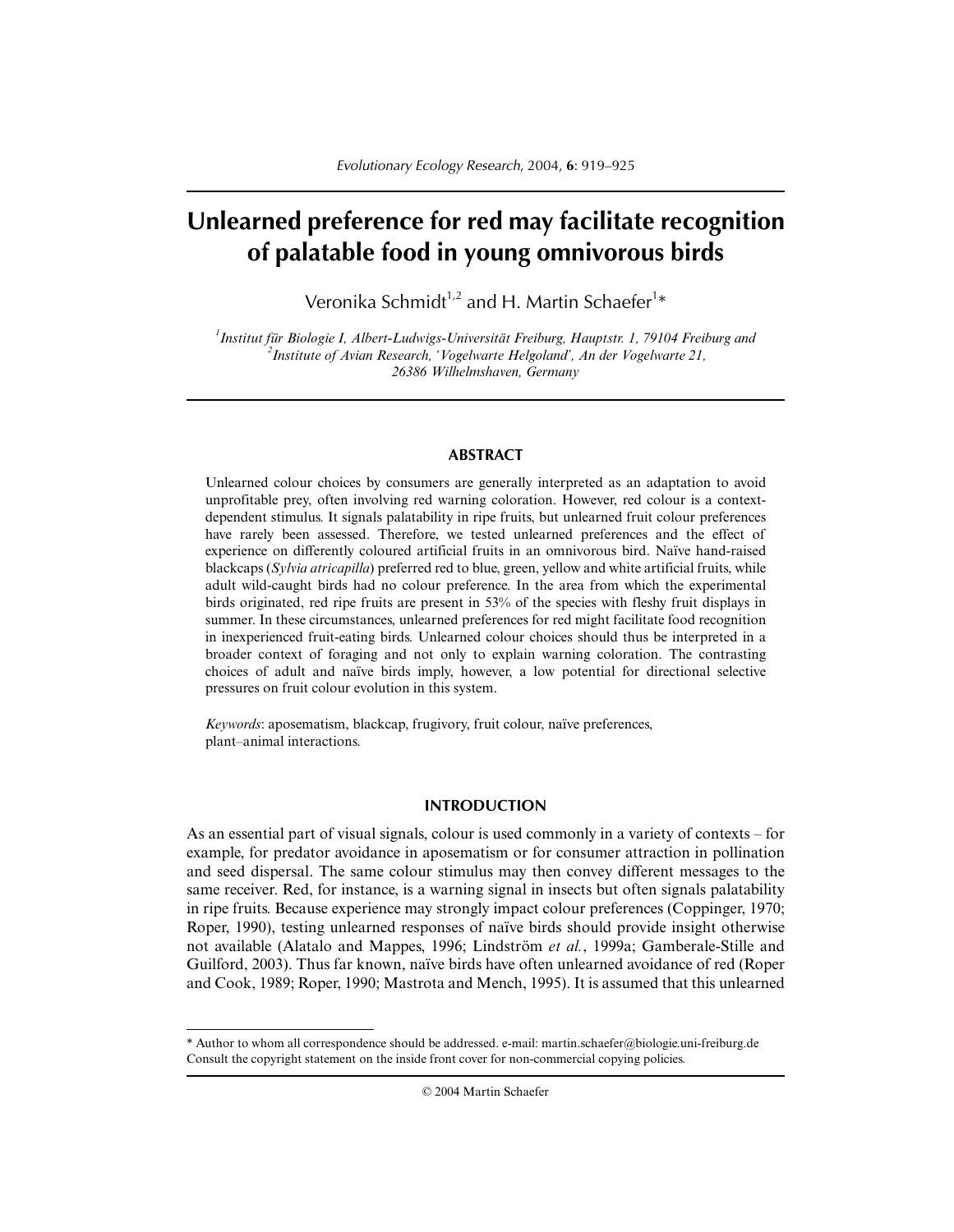## 920 Schmidt and Schaefer

response serves as an adaptation to avoid unprofitable or harmful prey, and it may play a crucial role in explaining the evolution of warning colours (Lindström *et al.*, 1999b; but see Guilford, 1990).

By contrast, 50–70% of all ripe fruits are either red or black both in temperate and tropical regions (Willson and Thompson, 1982; Wheelwright and Janson, 1985; Traveset *et al.*, 2004), which are the most conspicuous colours against natural backgrounds (Lee *et al.*, 1994; Schmidt *et al.*, in press). In Europe, red fruits are particularly common, accounting in total for 40–60% of the species of bird-dispersed fruits (Turcek, 1963; Martin, 1965). Thus, for frugivores, it might be advantageous to prefer red objects instead of avoiding them. Fittingly, naïve chicks (*Gallus gallus domesticus*) were shown only to avoid red in round, dead insects but not in artificial fruits (Gamberale-Stille and Tullberg, 2001).

To track fruit colour evolution, preferences for fruit colours have been studied intensively in wild-caught but rarely in naïve birds (but see Willson and Comet, 1993). Birds showed mainly weak and transient colour preferences with strong intra- and interspecific differences (Willson and Whelan, 1990; Willson *et al.*, 1990; Willson and Comet, 1993; Willson, 1994; but see Puckey *et al.*, 1996). However, the interpretation of these results was hampered by the birds' unknown previous experience. To assess the effect of experience, we conducted an experiment focusing on the fruit colour preferences of adult and of hand-raised, naïve birds. We tested blackcaps (*Sylvia atricapilla*), an omnivorous bird feeding on both fruits and insects (Glutz von Blotzheim, 1991), to determine (1) whether colour choices were dependent on birds' experience and (2) whether naïve birds had an unlearned avoidance of or preference for red. We also surveyed fruit displays in summer, when juvenile birds start to forage independently, to correlate birds' unlearned colour responses with fruit colour diversity.

## **METHODS**

We mist-netted 10 adult blackcaps at the end of the breeding season in August and September 1999 and took 10 juveniles from the nests in Wilhelmshaven, northern Germany, 3–5 days after hatching in June 2000 (permit 503.82-22201-1-05-199901 under Weser-Ems District, Germany). Birds were held individually in cages  $62 \times 40 \times 40$  cm under constant conditions (light : dark 14 : 10; 20 ± 1°C; ~60% relative humidity). All birds were fed a beige standard maintenance diet (Bairlein, 1986) and mealworms (*Tenebrio molitor* larvae) with water available *ad libitum*. Juveniles were hand-raised and had no experience with any coloured food object before the trial. The trial was performed in week 7 of juvenile development. Juveniles and adults were held in different rooms to prevent imitation of feeding behaviour by juveniles. The adult birds were released within 5 km of their original trapping site at the beginning of the breeding season in April 2001 with a higher than average body mass. Previous studies have demonstrated that the release of long-term captive blackcaps is reasonable because they had lower than average mortality (Bairlein and Berthold, 1984). First-year birds were held captive for further studies and released in April 2002. For fruit colour surveys, we monitored all fruits from June to August at a 100-ha plot in the woodland from which the birds originated.

The colour preference trial lasted for 45 min at the beginning of the light phase on four consecutive days. Artificial fruits consisted of agar, cellulose and fructose based on the recipe of Levey and Grajal (1991). We dyed fruits with tasteless food colour (Crazy colours, Brauns Heitmann GmbH, Germany) and titanium white for white fruits. We did not test for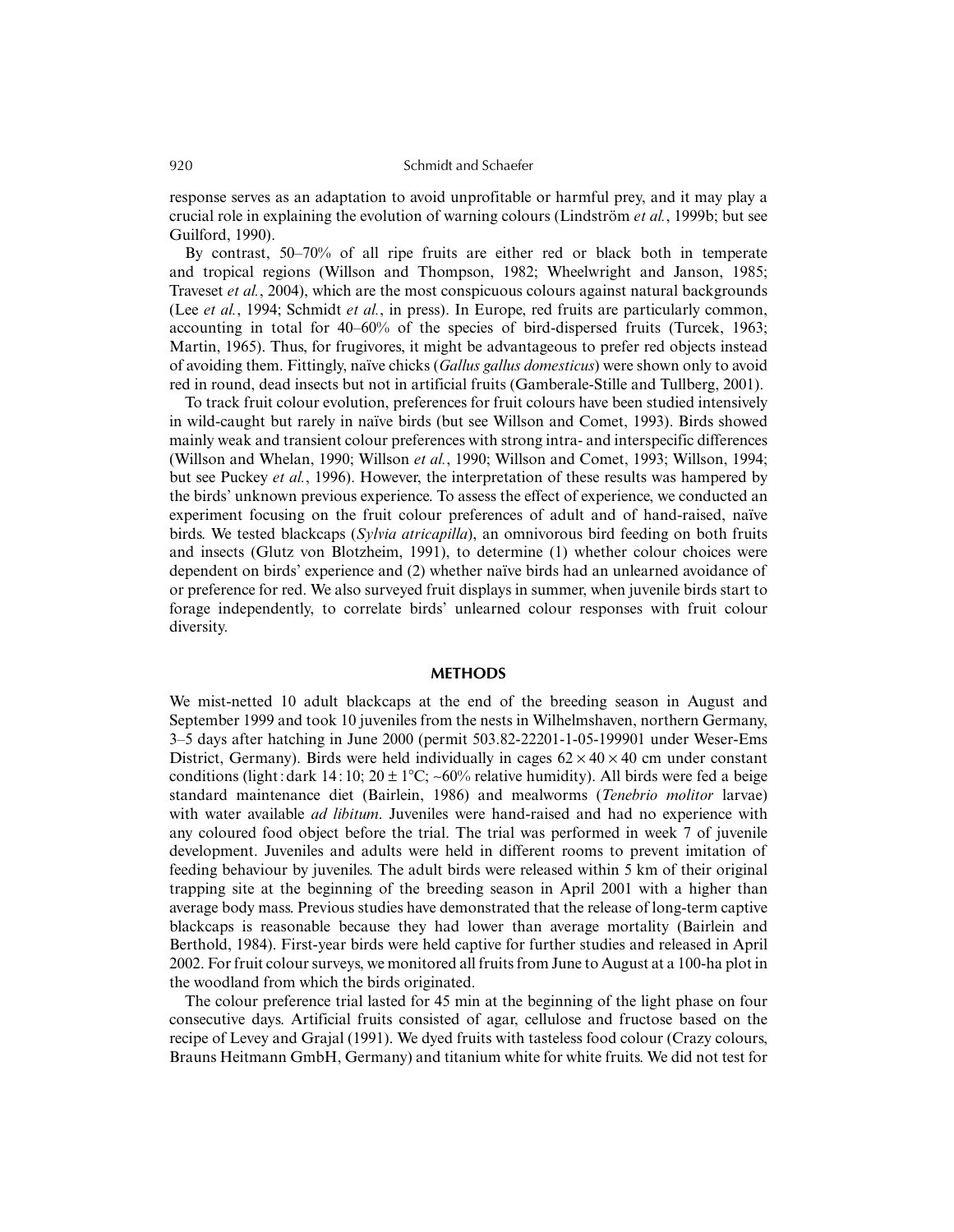#### Naïve birds prefer red 921

black colour as it was not available in trade. The same colour shades were used on all days. The colours of artificial fruits were checked with a spectrometer and a DH 2000 deuteriumhalogen lamp as a light source (both from Ocean Optics S2000, FL). The spectrometer only allowed for measurements at 350 nm and above. We measured reflectance as the proportion of a standard white reference tile (Top Sensor Systems WS-2). Colours of artificial fruits fell within the range of natural fruit colours (Fig. 1). Birds were simultaneously exposed to five differently coloured fruit cubes. Each cube weighed 5 g, exceeding the birds' consumption within the exposure time, and birds pecked bits from the cubes. The fruits were presented in petri dishes on a tray against brown background at the lattice side of the cage for equal light conditions (illuminated by daylight tubes, Osram, Munich). Colour positions changed randomly on consecutive days. At the end of the trial, we collected the unconsumed fruits and food spills and determined the amount eaten of each colour. To assess whether birds prefer a certain colour, we tested the amount eaten of each colour in a Hotelling's  $T^2$ -test modified for multiple-choice preference trials (Lockwood, 1998).

## **RESULTS**

Naïve birds preferred red to white, yellow, green and blue artificial fruits (Hotelling's  $T^2 = 42.57$ , d.f. (4,6),  $P = 0.018$ ; Fig. 2). Adults did not prefer any fruit colour (Hotelling's  $T^2 = 21.93$ , d.f. (4,6), not significant). During summer in northern Germany, when immature blackcaps start to forage independently, 83% of the species with fleshy fruit displays involve red colour as ripe (53%) or as unripe fruits or coloured accessory structures (Table 1).

## **DISCUSSION**

Juvenile blackcaps did not experience colour stimuli in foods before the experiments because they were taken very early from the nests and were hand-raised without coloured food items. We conclude that juvenile blackcaps have an initial unlearned preference for red fruits. A similar study on hand-raised northwestern crows also yielded a slight tendency to



**Fig. 1.** The colours of green and red artificial fruits (solid lines) compared with examples of natural fruit colours (dotted grey lines).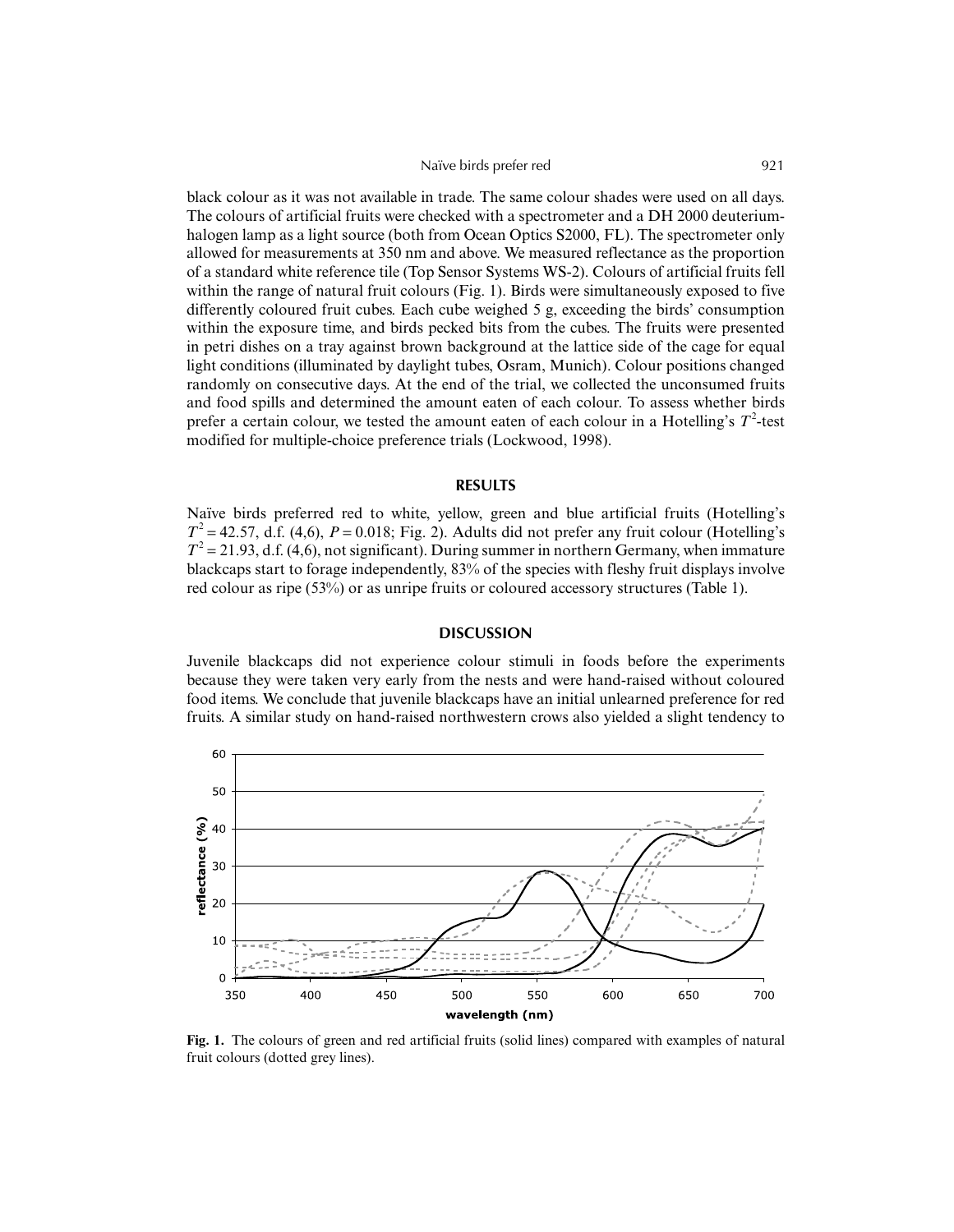

Fig. 2. Colour choices by hand-raised juvenile (a) and adult wild-caught (b) blackcaps. wh = white, ye = yellow, gr = green, bl = blue. Boxes indicate 2nd and 3rd interquartiles; bars represent the 5th and 95th percentiles.

| <b>Species</b>      | Ripe fruits | Unripe fruits | <b>Stems</b> |
|---------------------|-------------|---------------|--------------|
| Arum maculatum      | orange      |               |              |
| Bryonia dioica      | red         |               |              |
| Frangula alnus      | black       | red           |              |
| Fragaria vesca      | red         |               |              |
| Lonicera nigra      | black       |               |              |
| Lonicera xylosteum  | red         |               |              |
| Prunus avium        | black       | red           |              |
| Ribes rubrum        | red         |               |              |
| Rubus idaeus        | red         |               |              |
| Rubus fruticosus    | black       | red           |              |
| Sambucus nigra      | black       |               | red          |
| Sambucus racemosa   | red         |               |              |
| Solanum dulcamara   | red         |               |              |
| Sorbus aria         | red         |               |              |
| Taxus bacchata      | red         |               |              |
| Vaccinium myrtillus | blue/UV     |               |              |
| Viburnum lantana    | black       | red           |              |

**Table 1.** Colours of fleshy fruit displays of indigenous plants in northern Germany during summer; the colours of unripe fruits and stems of infructescences are given if non-green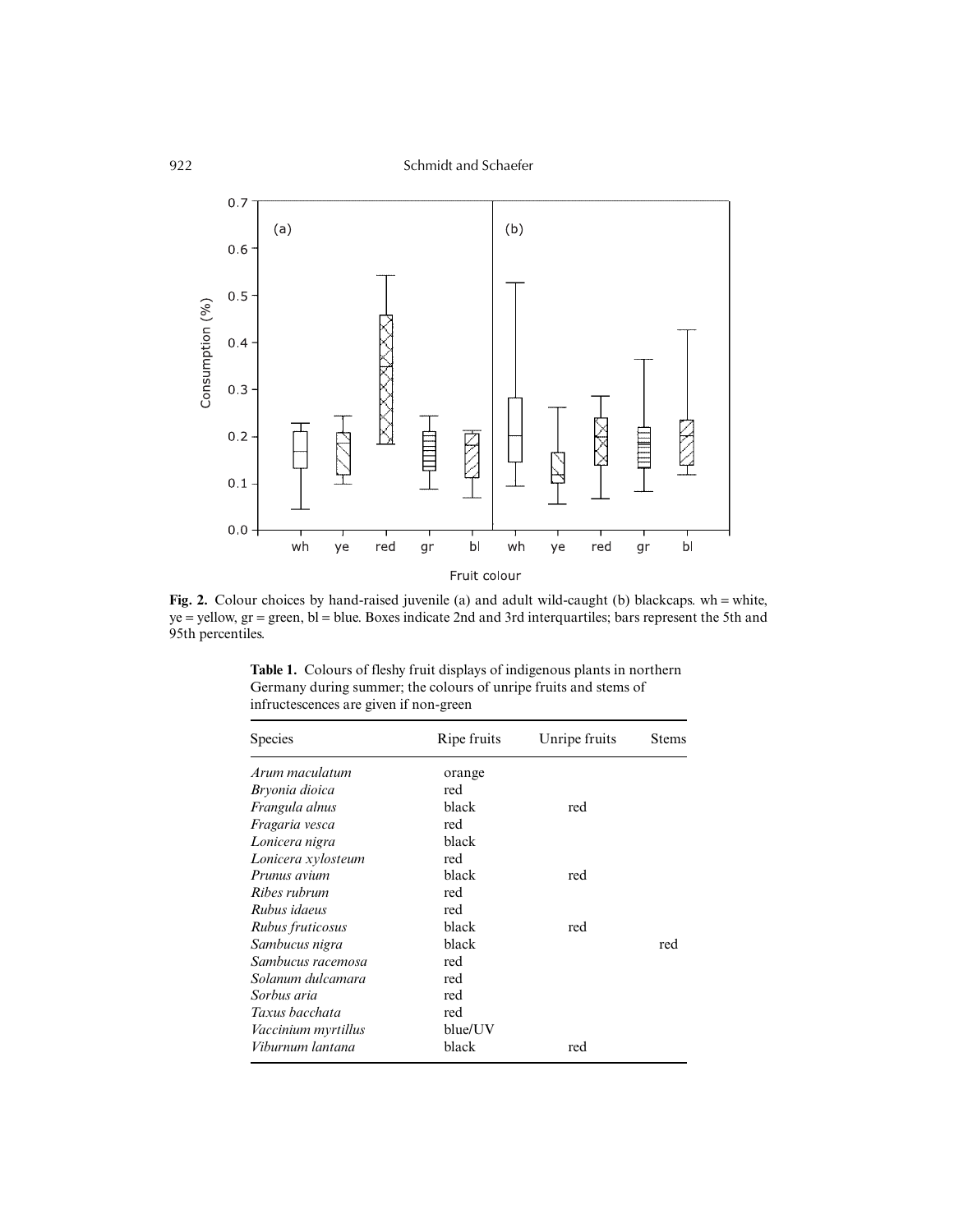## Naïve birds prefer red 923

favour red and blue food despite prior experience with a uni-coloured (red, yellow, natural) maintenance diet (Willson and Comet, 1993). These results contrast with the unlearned feeding behaviour of other omnivorous birds whose avoidance of red was thought to facilitate recognition of noxious insect prey (Lindström *et al.*, 1999b). Blackcaps are more frugivorous than most other species thus far tested on unlearned preferences. In the period from June to February, fruits form up to 90% of blackcaps' diet (Glutz von Blotzheim, 1995; Herrera, 1995). Because of the high proportion of red fruits in summer, an innate avoidance of red would conflict with the recognition of palatable fruits in this species. Juveniles' preference for red suggests that the birds' innate association with coloured food operates either according to the birds' main type of diet (fruit *vs* insects) or according to a yet unidentified stimulus that distinguishes 'red' in insects and fruits (Gamberale-Stille and Tullberg, 2001). According to the former conjecture, naïve frugivorous, but not insectivorous, birds should consistently prefer red colour to less common fruit colours. Assessing innate colour preferences in various frugivorous birds will consequently help to determine which of the two possible mechanisms leads to the formation of innate colour preferences in consumers.

In temperate areas, the majority of fruit displays in summer involve red colour (e.g. Turcek, 1963; Burns and Dalen, 2002). Since red fruits may be ripe or unripe, inexperienced birds have to learn using taste or context to avoid unripe fruits, which have lower digestibility and a higher allelochemical content (Schaefer and Schmidt, 2002; Schaefer *et al.*, 2003). Red colour is thus not an assessment signal that reliably reveals the quality of fruit (palatability); this contrasts with insects, where colour seems to convey the content (unpalatability) except for mimics. This may explain why colour and not conspicuousness determined avian food choice on insects (Lindström *et al.*, 1999b), but the latter and not the former on fruits (Schmidt *et al.*, in press).

The random consumption of adult blackcaps in our study implies that the innate (i.e. without prior experience) preference for red colour in fruits disappears, probably being overruled by experience. Blackcaps feed on a variety of differently coloured fruits during migration (Jordano and Herrera, 1981) and it is probably not adaptive for experienced birds to choose fruit principally according to colour. Consequently, red fruit colour operates more strongly as a cue for food recognition in inexperienced birds. This would also explain the inconsistent and transient colour preferences of other wild-caught birds in previous trials (Willson and Whelan, 1990; Willson *et al.*, 1990; Willson, 1994).

In conclusion, the innate preference for red in juvenile blackcaps might facilitate food recognition. However, preferring red was age-related and is therefore unlikely to translate into fruit colour evolution. Owing to a differential receiver response, we emphasize the need to control for experience when testing dispersers' selective pressures on fruit colours. Furthermore, to understand the adaptive significance of unlearned colour choices, it is essential to examine not only receivers' responses to noxious prey but also to include food recognition of palatable prey. Broadening the current research focus will reveal currently hidden mechanisms of colour preferences as well as their context dependence.

#### **ACKNOWLEDGEMENTS**

F. Bairlein kindly provided birds and facilities and commented on an earlier version of the manuscript. The study was financed by grants from the Deutsche Studienstiftung to H.M.S. and the Bischöfliche Studienförderung Cusanuswerk, e.V. to V.S. The experiment complies with current German law.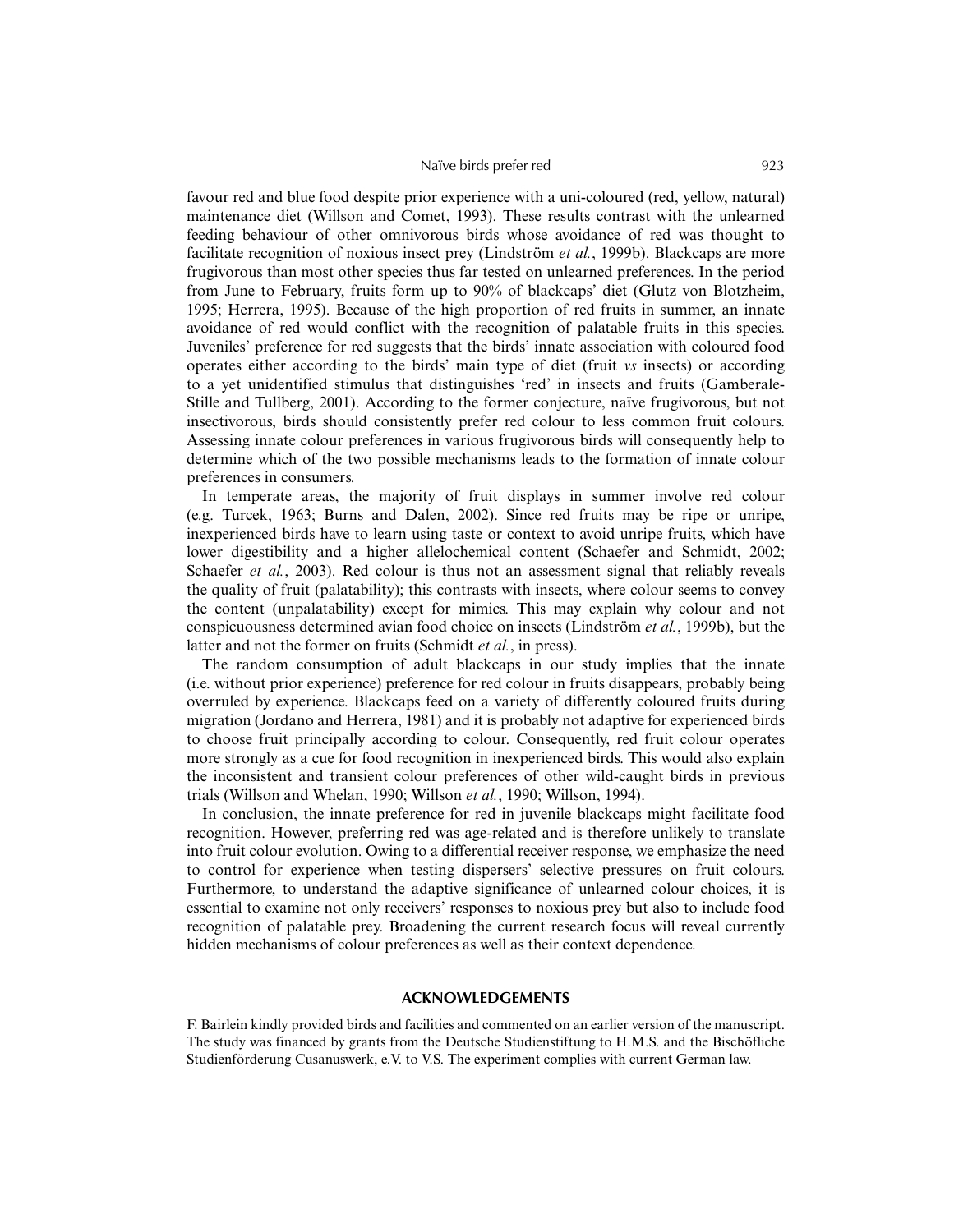#### **REFERENCES**

Alatalo, R.V. and Mappes, J. 1996. Tracking the evolution of warning signals. *Nature*, **382**: 708–710.

- Bairlein, F. 1986. Ein standardisiertes Futter für Ernährungsuntersuchungen an Singvögeln. *J. für Ornithol.*, **127**: 338–340.
- Bairlein, F. and Berthold, P. 1984. Rückkehr und Brut einer handaufgezogenen freigelassenen Mönchsgrasmücke Sylvia atricapilla. *J. für Ornithol.*, **125**: 484–486.
- Burns, K.C. and Dalen, J.L. 2002. Foliage color contrasts and adaptive fruit color variation in a bird-dispersed plant community. *Oikos*, **96**: 463–469.
- Coppinger, R.P. 1970. The effects of experience and novelty on avian feeding behavior with reference to the evolution of warning coloration in butterflies: reactions of naïve birds to novel insects. *Am. Nat.*, **104**: 323–335.
- Gamberale-Stille, G. and Guilford, T. 2003. Contrast versus colour in aposematic signals. *Anim. Behav.*, **65**: 1021–1026.
- Gamberale-Stille, G. and Tullberg, B.S. 2001. Fruit or aposematic insect? Context-dependent colour preferences in domestic chicks. *Proc. R. Soc. Lond. B*, **268**: 2525–2529.
- Glutz von Blotzheim, U. 1991. *Handbuch der Vögel Mitteleuropas*, Band 12. Wiesbaden: Aula Verlag.
- Guilford, T. 1990. The secrets of aposematism: unlearned responses to specific colours and patterns. *TREE*, **5**: 323.
- Herrera, C.M. 1995. Plant–vertebrate seed dispersal systems in the Mediterranean: ecological, evolutionary and historical determinants. *Annu. Rev. Ecol. Syst.*, **26**: 705–727.
- Jordano, P. and Herrera, C.M. 1981. The frugivorous diet of blackcap populations wintering in southern Spain. *Ibis*, **123**: 502–507.
- Lee, W.G., Weatherall, I.L. and Wilson, J.B. 1994. Fruit conspicuousness in some New Zealand *Coprosma* (Rubiaceae) species. *Oikos*, **69**: 87–94.
- Levey, D.J. and Grajal, A. 1991. Evolutionary implications of fruit-processing limitations in Cedar Waxwings. *Am. Nat.*, **138**: 171–189.
- Lindström, L., Alatalo, R.V., Mappes, J., Riipi, M. and Vertainen, L. 1999a. Can aposematic signals evolve by gradual change? *Nature*, **397**: 249–251.
- Lindström, L., Alatalo, R.V. and Mappes, J. 1999b. Reactions of hand-reared and wild-caught predators toward warningly colored, gregarious, and conspicuous prey. *Behav. Ecol.*, **10**: 317–322.
- Lockwood, J.R., III. 1998. On the statistical analysis of multiple-choice feeding preference experiments. *Oecologia*, **116**: 475–481.
- Mastrota, F.N. and Mench, J.A. 1995. Colour avoidance in northern bobwhites: effects of age, sex and previous experience. *Anim. Behav.*, **50**: 519–526.
- Martin, W.K. 1965. *The Concise British Flora in Colour*. London: Ebury Press and M. Joseph.
- Puckey, H.L., Lill, A. and O'Dowd, D.J. 1996. Fruit color choices of captive silvereyes (*Zosterops lateralis*). *Condor*, **98**: 780–790.
- Roper, T.J. 1990. Reponses of domestic chicks to artificially coloured insect prey: effects of previous experience and background colour. *Anim. Behav.*, **39**: 466–473.
- Roper, T.J. and Cook, S.E. 1989. Responses of chicks to brightly coloured insect prey. *Behaviour*, **110**: 276–293.
- Schaefer, H.M. and Schmidt, V. 2002. Feeding strategies and food intake of Blackcaps consuming ripe or unripe fruits and insects. *J. für Ornithol.*, **143**: 341–350.
- Schaefer, H.M., Schmidt, V. and Winkler, H. 2003. Testing the defence trade-off hypothesis: how contents of nutrients and secondary compounds affect fruit removal. *Oikos*, **102**: 318–328.
- Schmidt, V., Schaefer, H.M. and Winkler, H. in press. Conspicuousness, not colour as foraging cue in plant–animal signalling. *Oikos*.
- Traveset, A., Willson, M.F. and Verdú, M. 2004. Characteristics of fleshy fruits in southeast Alaska: phylogenetic comparison with fruits from Illinois. *Ecography*, **27**: 41–48.